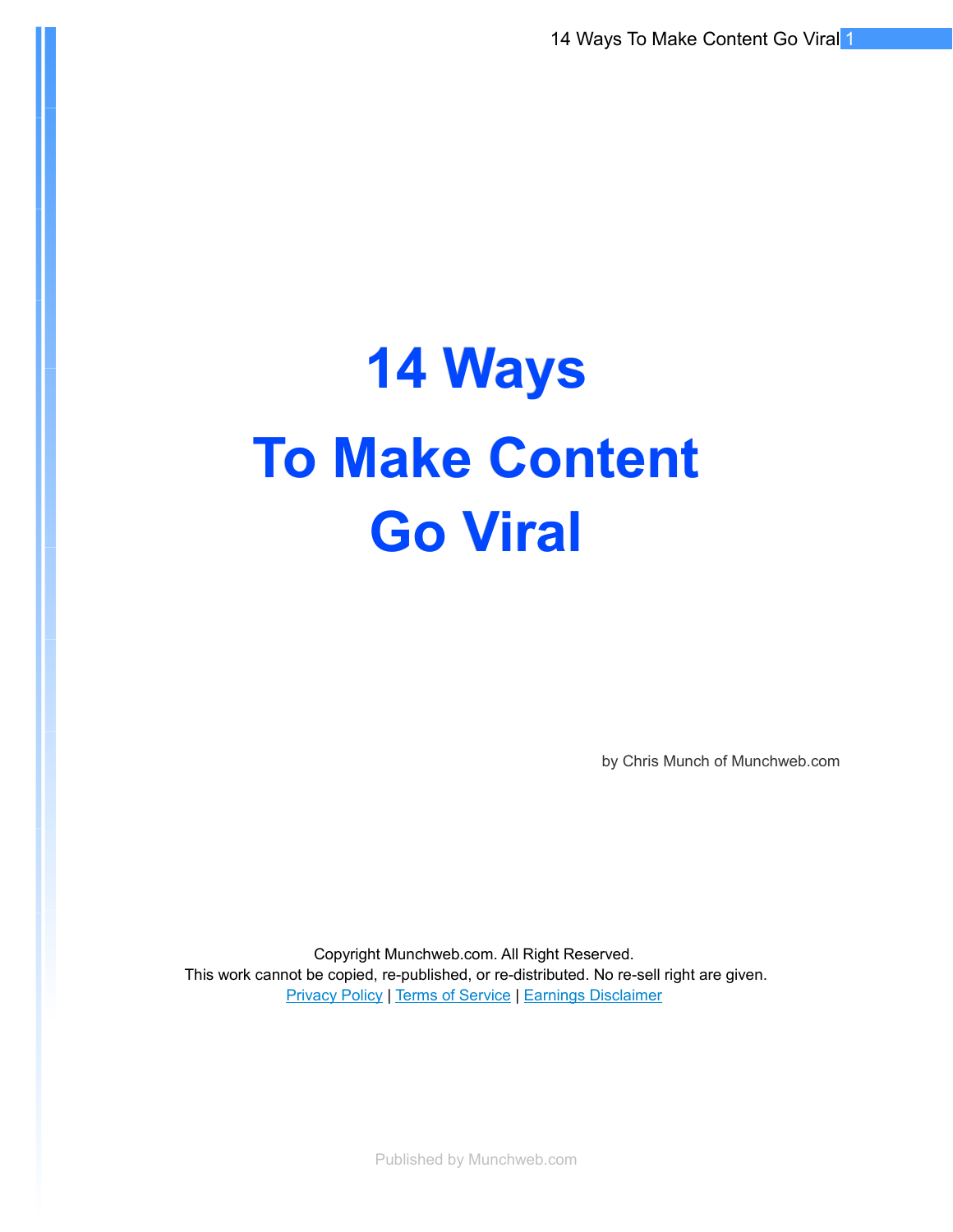# **The Huge Traffic Multiplier...**

Quality content attracts traffic but if you're just relying on search engine traffic then you're missing out on the really massive traffic you could be getting.

The modern internet with social media like YouTube, Facebook, Twitter, Google+, LinkedIn, Pinterest, Tumblr and so many others gives you a great opportunity to capitalize on all the sharing of content going on.

What you want is for people to share **your** content.

If you put your focus on making your content go viral you can direct some of that enormous traffic from all those social media sharing sites to your site...



You'll also pick up traffic from blogs and other websites who get excited about your content.

Best of all Google pays attention to where traffic is going and all those social media shares in its modern algorithm.

All that extra sharing and traffic means Google will rank you higher for multiple search terms and that means more traffic from Google.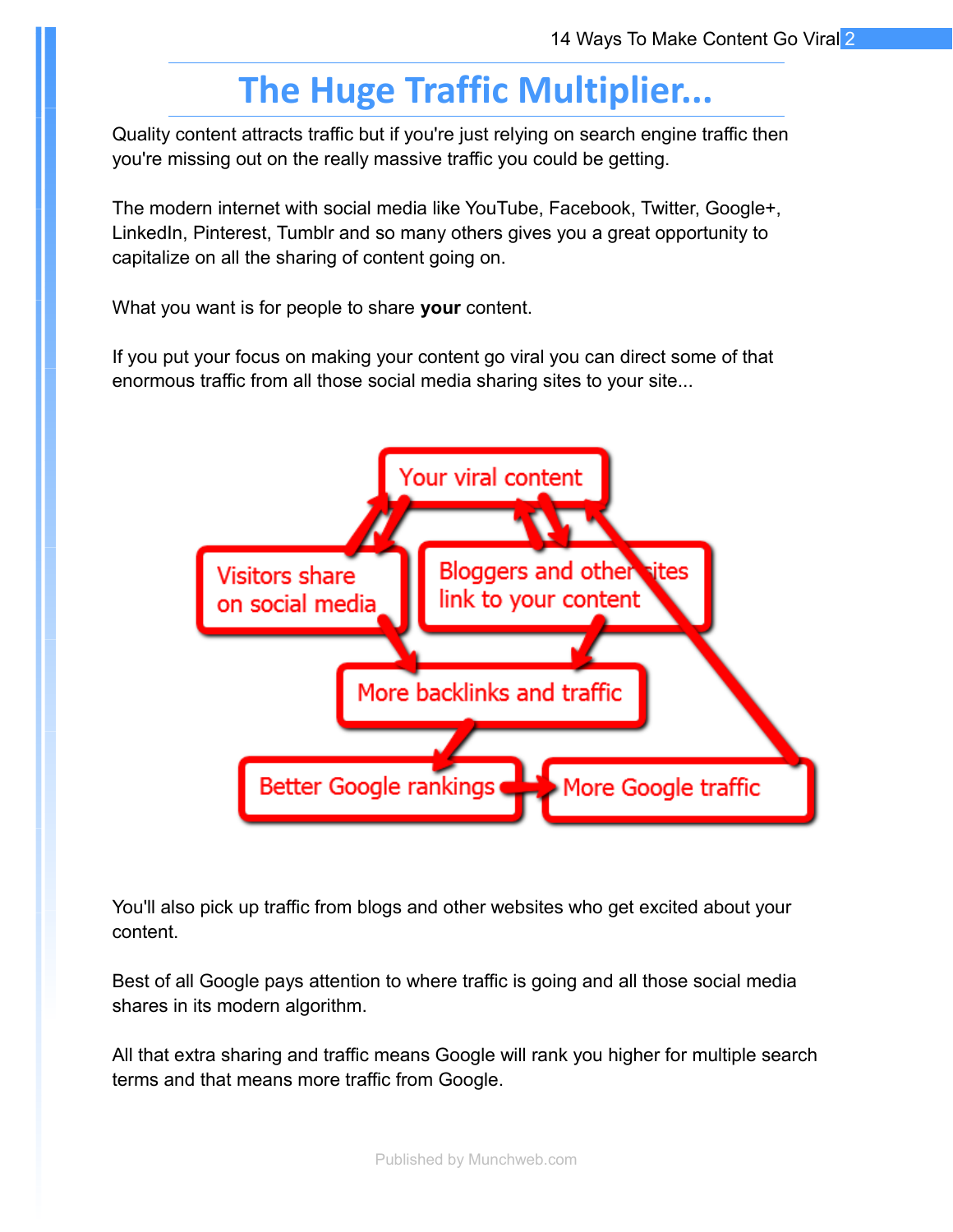And when you get more traffic from Google going to your viral content that means more social media shares and the viral loop goes round and round.

That's what makes the following methods so powerful at bringing you traffic. Combine just a few of these and you can experience an explosion of viral traffic...

# **1. Watch The Latest News And Trends**

Stay on top of the latest news and trends in your niche. These will give you some great raw material to create something unique and engaging that is hot right now.

You can seek out news sites or leading sites in your niche on a regular basis so you know what's happening.

You can also set up [Google alerts](http://www.google.com/alerts) so you get an email whenever something new on the topic of your choice appears online.

## **2. Target Keywords People Are Searching For Now**

Targeting hot topics and keywords people are actually searching for now will get you more traffic, more buzz and more backlinks.

Sometimes you need to be creative to find these topics and keywords. Being up to date with the latest trends and news helps enormously.

Is there a new product about to be launched in your niche? Can you target the topic of that product before it comes out so your content is at the top of the search engines at launch time.

Is your niche effected by the seasons in a predictable way. If it is you can have content that targets tips about how to handle different weather in your niche and get it online before each season comes.

If you keep track of what visitors actually search for to find your site that can uncover some fantastic keyword phrases for you to target that you might never find any other way.

If you're doing pay per click you can find hot keyword phrases in the same way.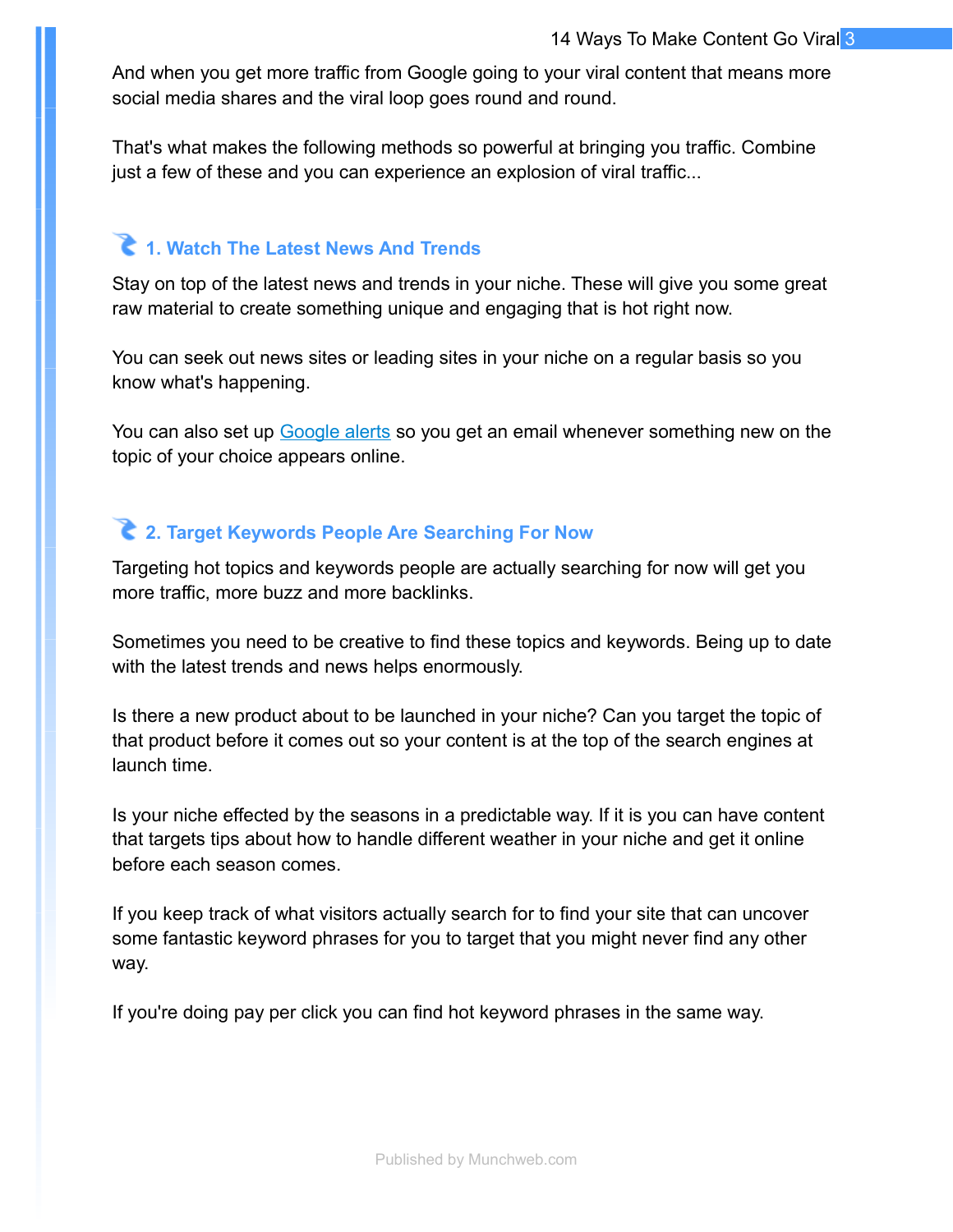# **3. Make Your Headlines Viral**

When people share your content on sites like Facebook and Twitter often the only thing other people will see is the title or headline of your content.

If that headline entices them to click through to your page you're going to get a whole lot more visitors.

If the headline is boring or unappealing then you're missing out on a golden opportunity to get viral traffic.

The most important key to a good headline is to think through who will be reading it and what's important to them.

Once you understand that you can use other successful headlines as templates or "swipes" to create your own.

Here are a few swipes from successful headlines to get you started. Just replace the words in brackets with your own:

- 7 Ways To Get Rid Of [those ugly carpet stains] Once And For All
- 5 Fast Ways To [Create Killer Content For Your Website]
- 7 Secrets Everyone Should Know About [Getting Ranked On Google]
- 10 Little Known Ways To [Lose 10 Pounds Fast]
- The Lazy [Man's] Way To [Riches]
- 10 Timeless Lessons From [The King Of Forex Trading]
- The 5 Things Every Great [Real Estate Salesman] Needs
- 5 Scientifically Proven [Weight Loss Tips]

In some cases for SEO reasons you may want to include a carefully selected keyword phrase inside your headline.

Try to do this as seamlessly as possible. Remember that ultimately people will also see your headline in search engine results too and if your headline doesn't entice them to click through you may get rankings but you won't get much traffic.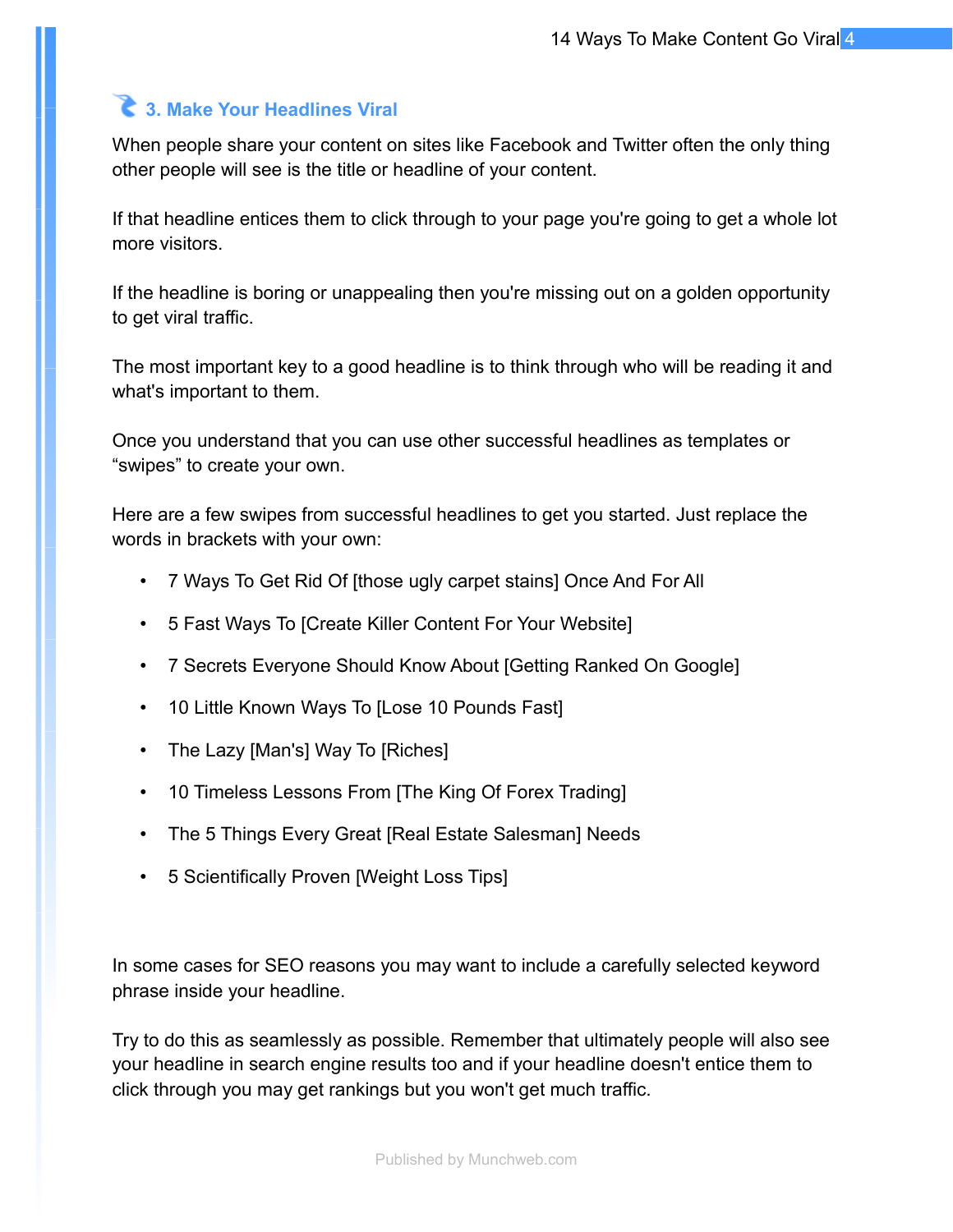# **4. Create Quality Unique Content**

Your main objective when you're working on getting your content to go viral is to have people share the link to your content all over the internet.

Realistically you can't expect people to get excited about sharing second rate, rehashed content.

So focus on creating content that people will be eager to share with their friends, their work mates, their colleagues, their family and everyone else they can think of.

If you were watching this scene with several friends pretty soon someone is going to say "look at that white duck!"

People like to share what's unique and special...



In this report I'll reveal a few different ways you can create quality content with less effort but you'll save yourself a lot of time if you commit in advance to creating content that really is unique and special...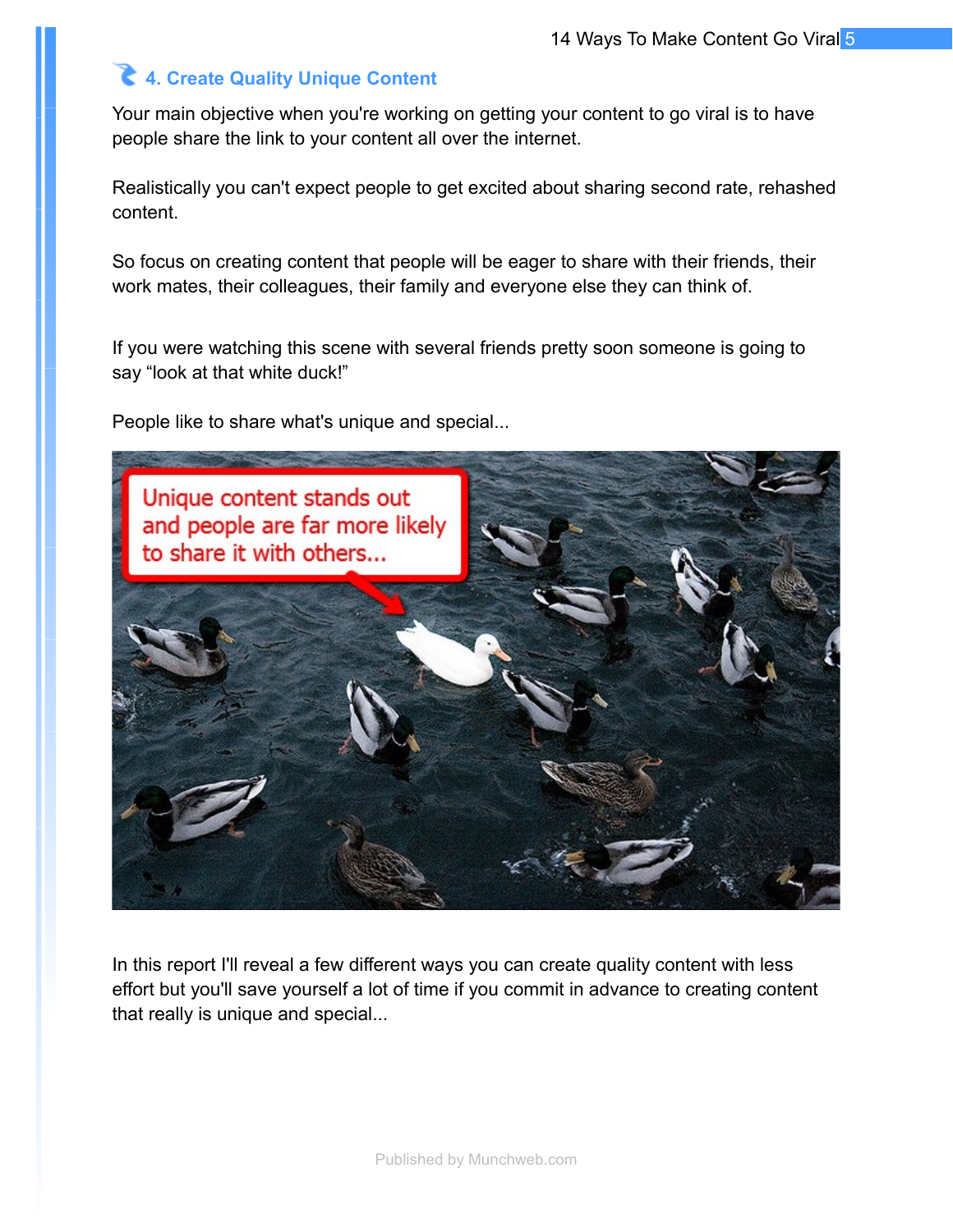# **5. Evoke Emotions With Your Content**

Content that is funny, makes people angry has a really positive spin or a really negative spin is far more likely to get shared.

When it comes to going viral you don't want to be middle of the road. Being out on the fringes is far more likely to get attention.

Here's an example of a viral ad that many different countries picked up and used in various ways (including [TV ads](https://www.youtube.com/watch?v=-F4t8zL6F0c) that resulted in a flood of complaints).

Sugar filled drinks are a huge contributor to people putting on body fat...but that information doesn't really grab attention. On the other hand having a drink turn into fat as it's being poured...that's viral...



In the TV ads actors drank glasses full of fat which is even more gross...and more viral.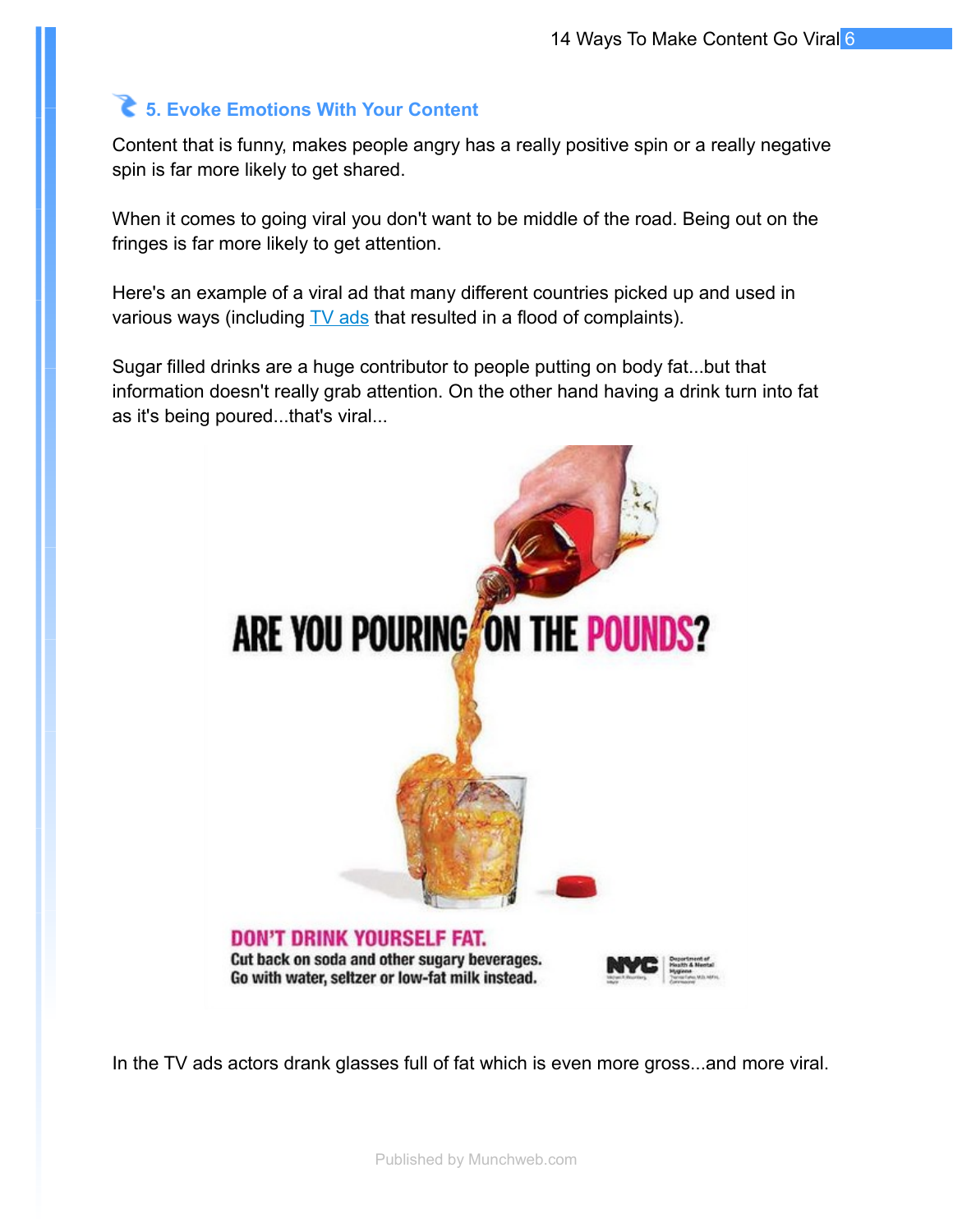# **6. Consider Being Controversial**

Along the same lines as evoking emotion is to go for a controversial angle. You don't even have to agree with a controversial angle to comment about it (and get the viral traffic as a result).

When you're looking at a topic is there an angle that many people would be shocked by, amazed by, agree or disagree with strongly.

Can you put a controversial spin on what would otherwise be a fairly straightforward piece of content or a topic people have already seen many times?

That controversial spin can break people out of their apathy and get them talking about your viral content.

Here's an example of controversial content from PETA breaking through the mental lethargy many people have developed after seeing years of photos of people clubbing baby seals.

This image is shocking and off color but it's impossible to ignore...

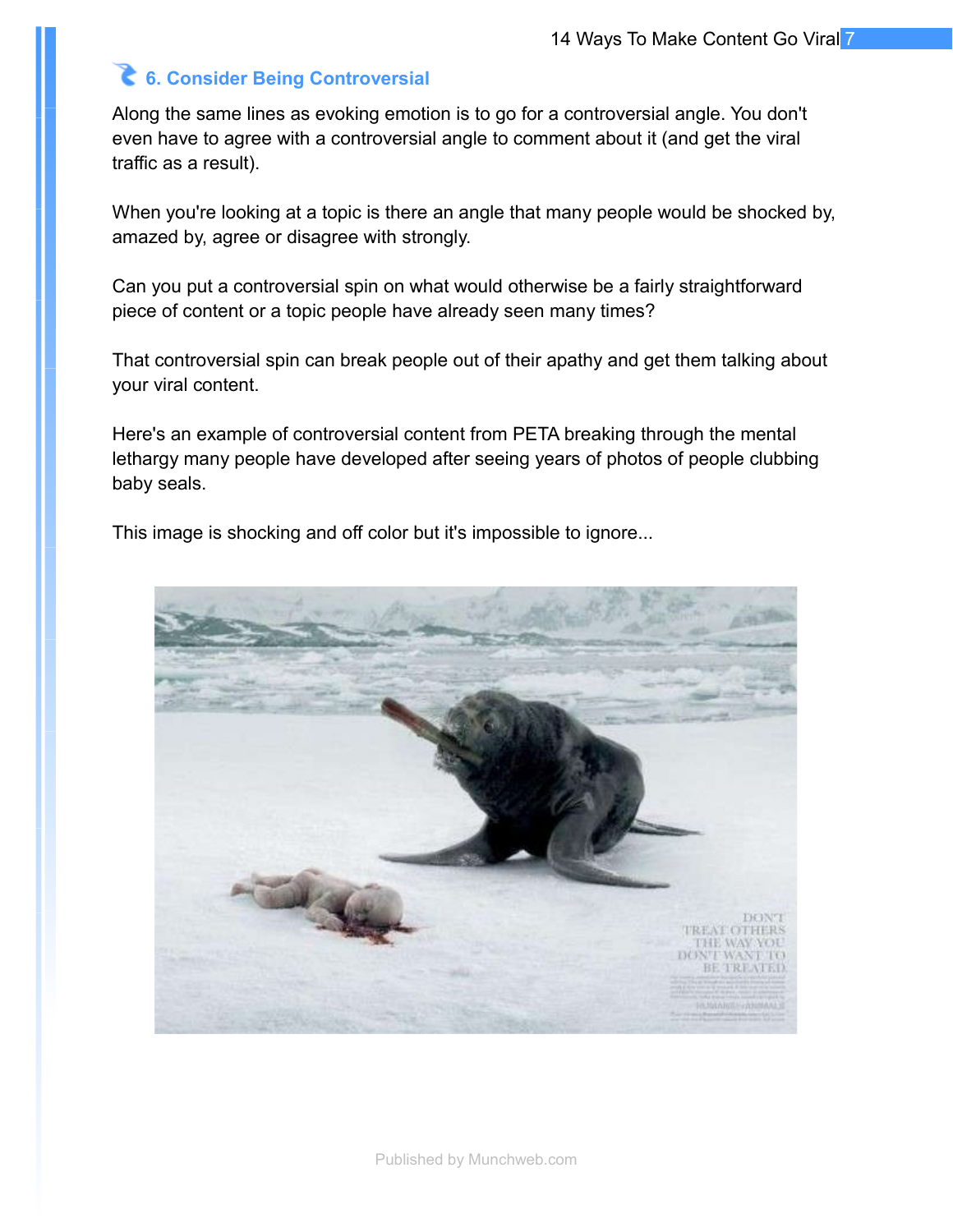# **7. Use Images**

Here's a crazy fact...people process visual information thousands of times faster than plain text...



When it comes down to it we still have the brains of cavemen and processing visual information was a huge key to our survival thousands of years ago (in many day to day activities like driving in traffic it still is).

When you use images in your content you get more attention and you have more emotional impact. That translates to more people being engaged and moved by your content. And that means more people sharing your content.

Many images are so remarkable they can be viral all by themselves. Sometimes all it takes is adding a funny, pithy or controversial caption and you have viral content.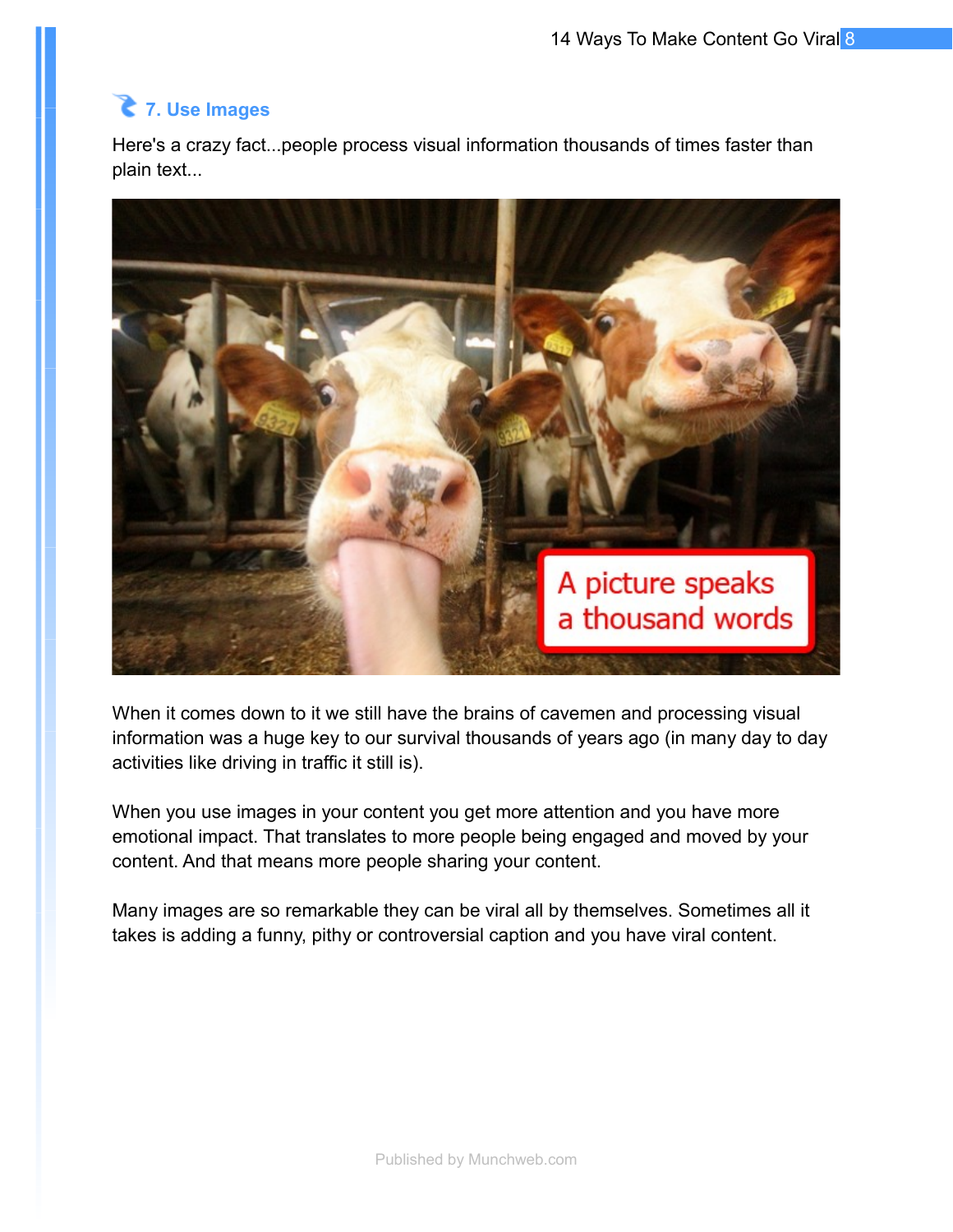# **8. Use Infographics**

Infographics are a powerful way of combining text and images to get your message across. People like to share good infographics which makes them especially viral.

You can make your own infographics using the tips on creating content we've covered so far.

Here's an incredibly valuable tip that will get you a pile of quality content you can use completely free.

You can get infographics you can use without paying a cent by doing a simple Google Image search for:

weight loss infographic "embed"

Replace the words "weight loss" with the niche or topic of your choice...



You'll find a pile of infographics you can browse through to find something you like. Check out the page the infographic is on and you'll usually find a section that explains how to embed the infographic on your site (see the image on the next page)...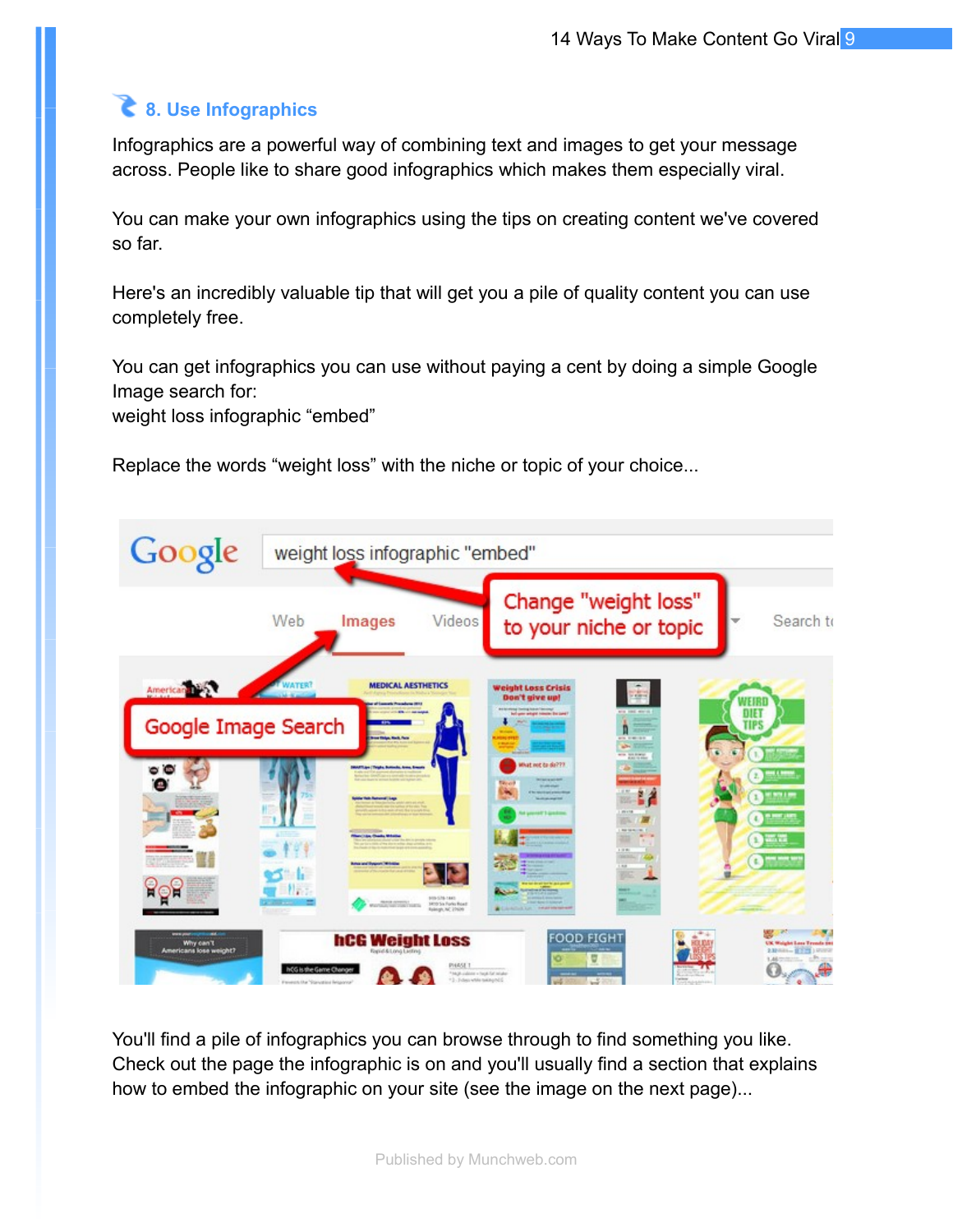#### 14 Ways To Make Content Go Viral 10



By adding your own content or comments above and below the infographic and by making it easy for people to share your page on social media you can create some powerful viral traffic using infographics you find in this way.

#### **9. Create Multiple Content On Related Topics**

When a visitor likes your content he'll want to know what else you've got. When you have content that covers multiple related topics:

- It drastically increases the time a visitor stays on your site.
- It increases the chances that visitors will share your content sometimes multiple content.
- It increases the chances a visitor will buy from you or subscribe to your email list.
- Google keeps track of how long visitors stay on your site. The longer they stay the more Google likes your site and the more likely you are to get better Google rankings.

Whenever you're creating content think through the different, related hot topics you might cover and as an absolute minimum try to have 2 pieces of related content on the same topic.

You can also have enticing links to related content on each page of content on your site.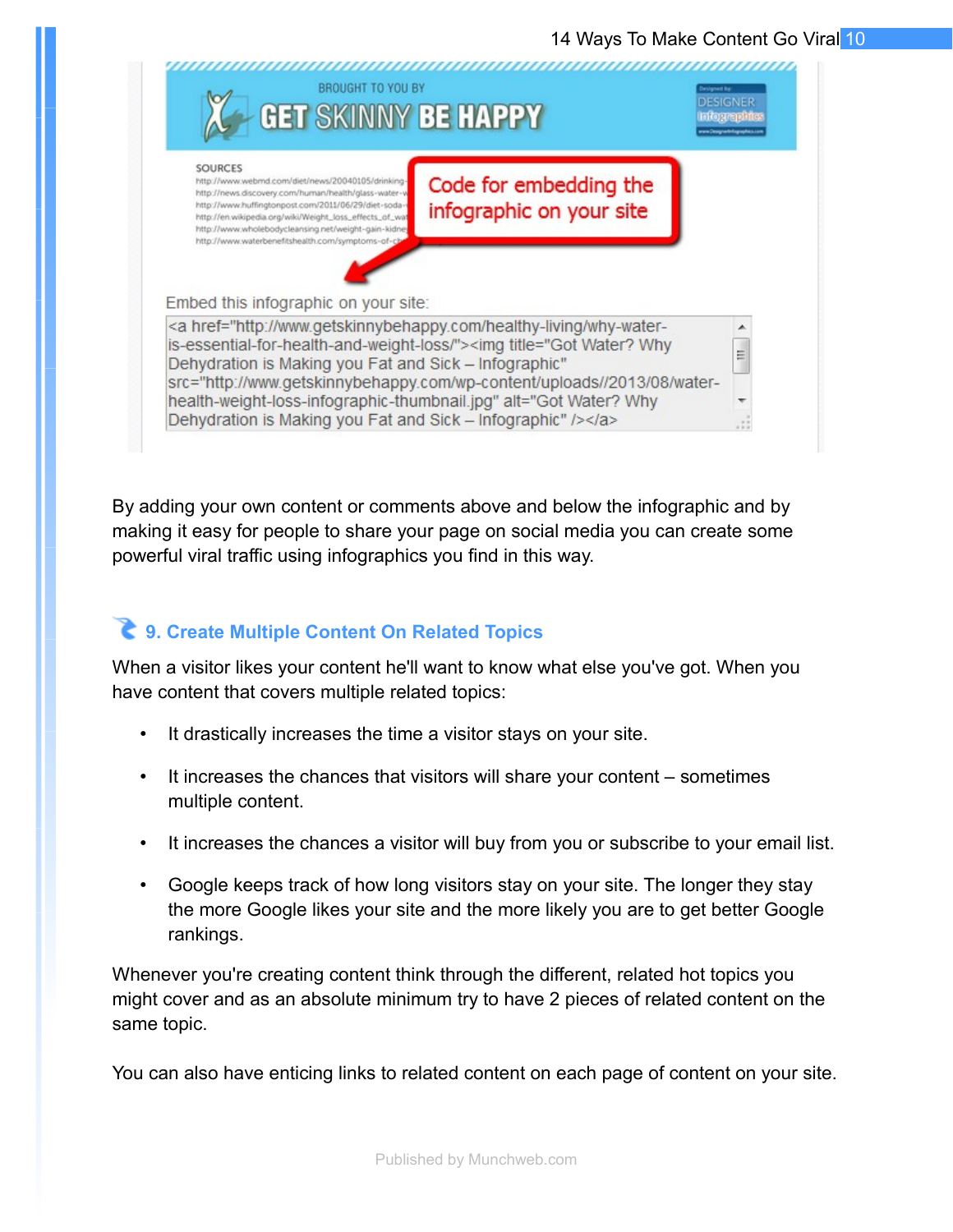#### **10. Make It Easy For People To Share Your Content**

When a visitor loves your content you want to make it as easy as possible for them to share it.

As a minimum you could include sharing buttons for social media sites (Google+, Facebook, LinkedIn, Twitter etc).

Much better would be using a tool like Wookle to dramatically increase the number of people who share your content on social media. **[Woo kle](http://www.wookle.com/)** lets visitors to your site rate your content and share it with just a couple of clicks.

As an example in the image below the Facebook button on one of my content pages got 45 likes but the Wookle buttons got 277 shares. That's six times the number of shares and that leads to some serious viral traffic...



# **11. Get Viral Social Media Backlinks On Autopilot**

Getting people sharing your content on social media is a great way to get your content to go viral. You can also speed up and multiply this process by using the unique  **[Link Claw](http://www.linkclaw.com/)** software.

 **[Link Claw](http://www.linkclaw.com/)** works by creating white hat tier 2 backlinks on auto-pilot. It does this by making social media posts through high quality channels like Facebook, Twitter, LinkedIn and Google+ (and over a dozen other social media sites).

And those social media posts are linking to the sites that link to your content...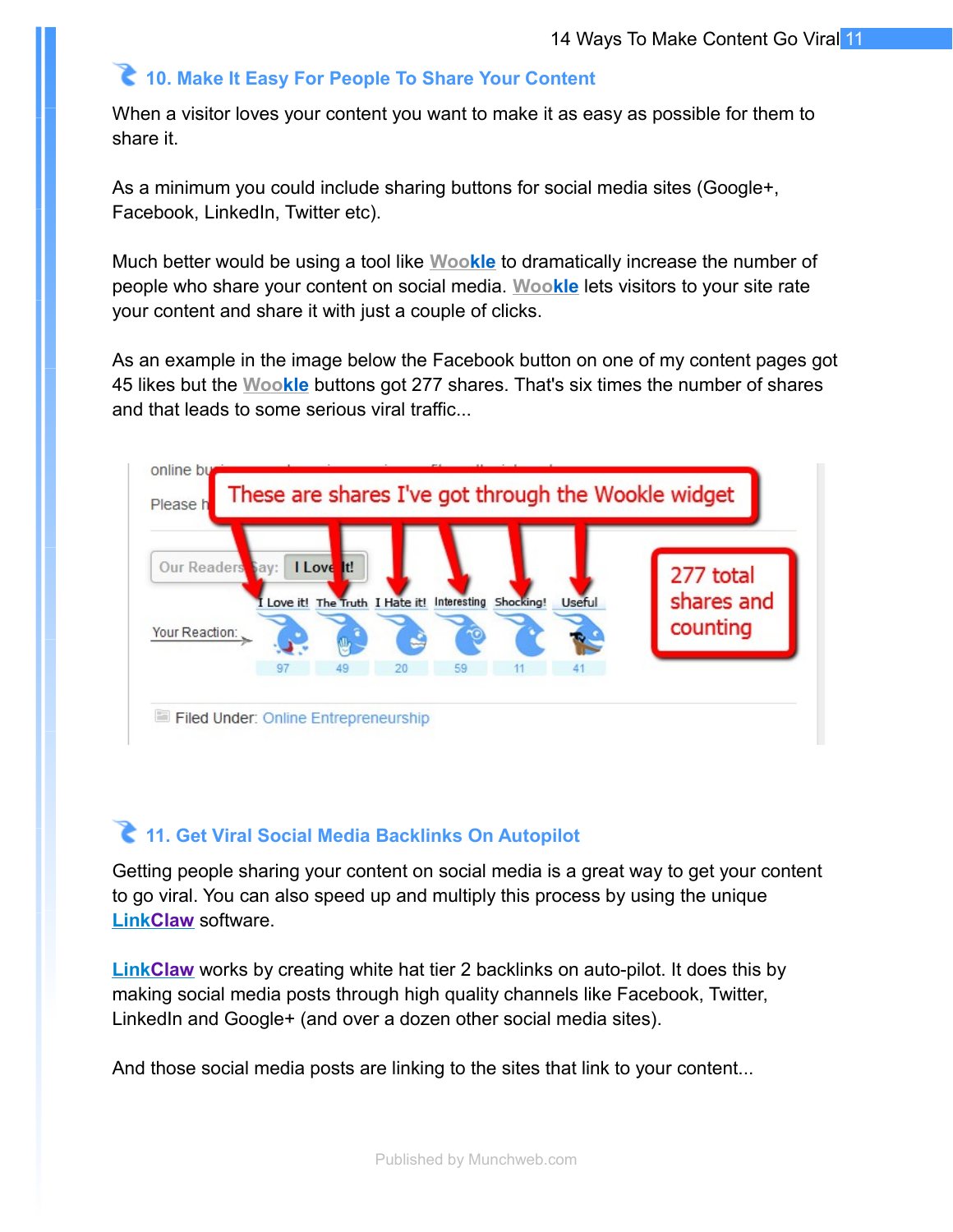

This increases the authority and traffic to pages linking to you.

That improves their Google rankings and that means better rankings and more viral traffic for you.

# **12. Post About Your Content**

Anything you can do to get traffic moving to your site is going to help it take off virally.

There are many ways you can let the world know about your content including:

- Mailing your email list about the value of the content to them.
- Posting on forums sharing the content directly or sharing a link to it in your signature.
- Posting on Google+, Twitter, Facebook, LinkedIn, Pinterest, Tumblr and other social media sites with a link back to your content.
- Submitting articles and guest posts with a link back to your content with an enticing call to action.
- Creating YouTube videos that promote your content in an enticing way.
- Submit online press releases about your content.